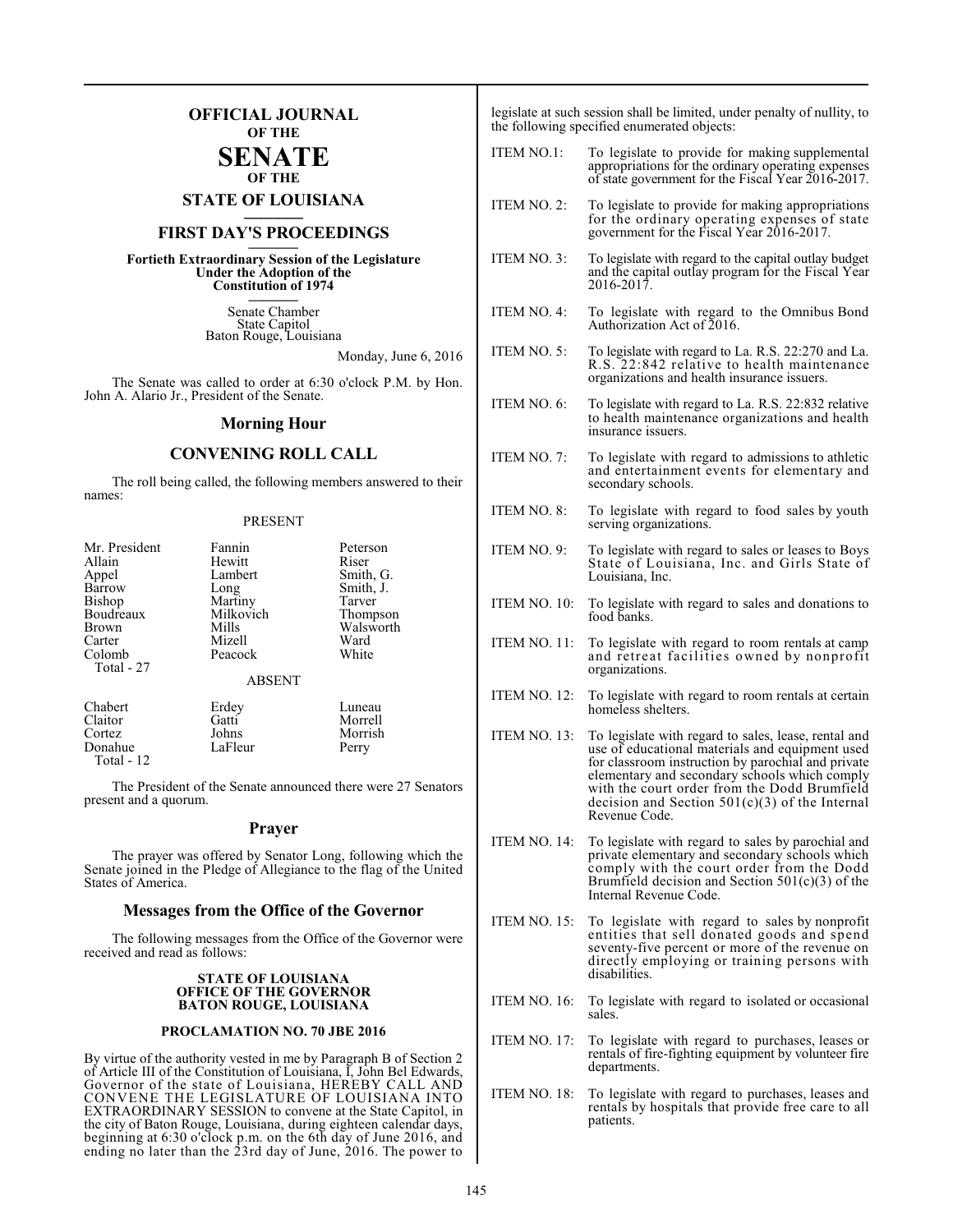# June 6, 2016

# **Page 2 SENATE 1st DAY'S PROCEEDINGS**

| ITEM NO. 19:        | To legislate with regard to membership fees or dues<br>of nonprofit, civic associations.                                                                                                                                                        | IΤ             |
|---------------------|-------------------------------------------------------------------------------------------------------------------------------------------------------------------------------------------------------------------------------------------------|----------------|
| ITEM NO. 20:        | To legislate with regard to admissions to<br>entertainment events sponsored by domestic<br>nonprofit charitable, religious, and educational<br>organizations.                                                                                   | IΤ<br>IT       |
| ITEM NO. 21:        | To legislate with regard to admissions to<br>entertainment events by Little Theater<br>organizations.                                                                                                                                           | IΤ             |
| ITEM NO. 22:        | To legislate with regard to admissions to musical<br>performances by nonprofit musical organizations.                                                                                                                                           | IΤ             |
| ITEM NO. 23:        | To legislate with regard to admissions and parking<br>fees at fairs and festivals sponsored by nonprofit<br>organizations.                                                                                                                      | IΤ             |
| ITEM NO. 24:        | To legislate with regard to admissions, parking fees<br>and sales of tangible personal property at events<br>sponsored by domestic, civic, educational,<br>historical, charitable, fraternal or religious<br>organizations which are nonprofit. | IΤ<br>IΤ       |
| ITEM NO. 25:        | To legislate with regard to sales of human<br>transplants.                                                                                                                                                                                      |                |
| ITEM NO. 26:        | To legislate with regard to materials used directly<br>in the collection of blood.                                                                                                                                                              | IΤ             |
| <b>ITEM NO. 27:</b> | To legislate with regard to sales of apheresis kits<br>and Leuko reduction filters.                                                                                                                                                             | IΤ             |
| ITEM NO. 28:        | To legislate with regard to sales of orthotic devices,<br>prosthetic devices and wheelchairs prescribed by<br>physicians, optometrists or licensed chiropractors<br>for personal use.                                                           | IN<br>ca<br>Ci |
| <b>ITEM NO. 29:</b> | To legislate with regard to sales of ostomy,<br>colostomy, ileostomy devices and equipment.                                                                                                                                                     |                |
| ITEM NO. 30:        | To legislate with regard to sales of adaptive driving<br>equipment and motor vehicle modifications<br>prescribed for personal use.                                                                                                              | A<br>Tl<br>T(  |
| <b>ITEM NO. 31:</b> | To legislate with regard to sales or rentals of kidney<br>dialysis machines, parts, materials and supplies for<br>home use under a physician's prescription.                                                                                    | Se             |
| ITEM NO. 32:        | To legislate with regard to sales of meals by<br>educational institutions, medical facilities, mental<br>institutions, and occasional meals furnished by<br>educational, religious or medical organizations.                                    | fo:            |
| ITEM NO. 33:        | To legislate with regard to purchases of fishing<br>boats, supplies, fuels, lubricants and repairs for the<br>boats of licensed commercial fisherman.                                                                                           | to<br>ac       |
| ITEM NO. 34:        | To legislate with regard to sales of butane, propane,<br>or other liquified petroleum gases for private,<br>residential consumption.                                                                                                            | SI<br>BI       |
| ITEM NO. 35:        | To amend and reenact La. R.S. 39:467 and La. R.S.<br>39:468 with regard to publicly owned facilities.                                                                                                                                           |                |
| ITEM NO. 36:        | To legislate with regard to Act 125 of the 2015<br>Regular Session.                                                                                                                                                                             |                |
| <b>ITEM NO. 37:</b> | To legislate with regard to Act 123 of the 2015<br>Regular Session.                                                                                                                                                                             | ad             |
| ITEM NO. 38:        | To legislate with regard to Act 8 of the 2016 First<br>Extraordinary Session.                                                                                                                                                                   |                |
|                     |                                                                                                                                                                                                                                                 |                |

| <b>ITEM NO. 39:</b>                                                                                                                                                                      | To legislate with regard to Act 31 of the 2016 First<br>Extraordinary Session.                                                                                              |  |
|------------------------------------------------------------------------------------------------------------------------------------------------------------------------------------------|-----------------------------------------------------------------------------------------------------------------------------------------------------------------------------|--|
| ITEM NO. 40:                                                                                                                                                                             | To legislate with regard to Act 30 of the 2016 First<br>Extraordinary Session.                                                                                              |  |
| ITEM NO. 41:                                                                                                                                                                             | To legislate with regard to the deductibility of net<br>capital gains in computing state income taxes.                                                                      |  |
| <b>ITEM NO. 42:</b>                                                                                                                                                                      | To legislate with regard to the deductibility of<br>excess federal itemized personal deductions in<br>computing state income taxes.                                         |  |
| ITEM NO. $43$ :                                                                                                                                                                          | To legislate with regard to the rates and brackets<br>for state income tax.                                                                                                 |  |
| ITEM NO. 44:                                                                                                                                                                             | To legislate with regard to the apportionment<br>percentage and foreign trade zones under the<br>Louisiana corporation income and Louisiana<br>corporation franchise taxes. |  |
| ITEM NO. 45:                                                                                                                                                                             | To legislate with regard to the interest paid on<br>refunds of tax overpayments.                                                                                            |  |
| ITEM NO. 46:                                                                                                                                                                             | To legislate with regard to the tax credit for the<br>Louisiana Citizens Property Insurance Corporation<br>2005 regular assessment.                                         |  |
| <b>ITEM NO. 47:</b>                                                                                                                                                                      | To legislate with regard to tax credits eligible to be<br>refunded from current collections of the tax.                                                                     |  |
| ITEM NO. 48:                                                                                                                                                                             | To legislate with regard to sales of items of<br>tangible personal property for further processing.                                                                         |  |
| IN WITNESS WHEREOF, I have set my hand officially and<br>caused to be affixed the Great Seal of Louisiana, at the Capitol, in the<br>City of Baton Rouge, on this 27th day of May, 2016. |                                                                                                                                                                             |  |
|                                                                                                                                                                                          | <b>JOHN BEL EDWARDS</b><br>Governor of Louisiana                                                                                                                            |  |

#### **ATTEST BY THE GOVERNOR**

OM SCHEDLER ecretary of State

## **Rules Suspended**

Senator Long asked for and obtained a suspension of the rules for the purpose of taking up at this time.

#### **Introduction of Senate Resolutions**

Senator Long asked for and obtained a suspension of the rules introduce and read Senate Resolutions a first and second time and act upon them.

# **SENATE RESOLUTION NO. 1** BY SENATOR LONG

A RESOLUTION

BE IT RESOLVED by the Senate of the State of Louisiana that a Committee of five be appointed to notify the House of Representatives that the Senate is now duly convened and organized and prepared to transact such business as may be brought before it.

On motion of Senator Long, the resolution was read by title and lopted.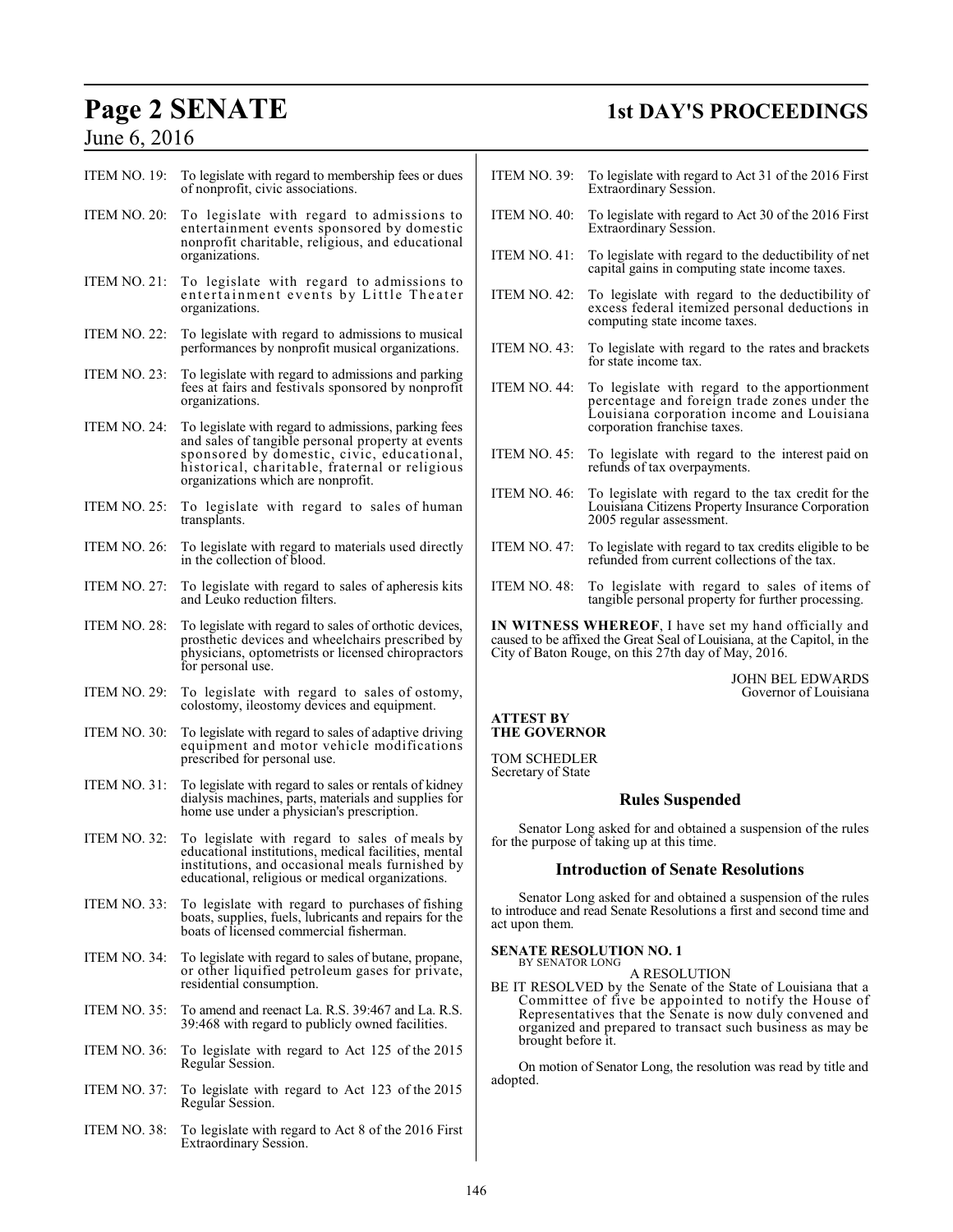# **1st DAY'S PROCEEDINGS Page 3 SENATE**

Senators Peacock, Perry, Walsworth, Mills and White.

#### **SENATE RESOLUTION NO. 2** BY SENATOR LONG

#### A RESOLUTION

BE IT RESOLVED by the Senate of the State of Louisiana that a Committee of six be appointed to act with such a Committee as the House of Representatives may appoint to notify the Governor that the Legislature is now duly convened and organized and prepared to receive such communication as he may desire to lay before it.

On motion of Senator Long, the resolution was read by title and adopted.

In compliance with the resolution the President of the Senate appointed the following Committee:

> Senators Mizell, Cortez, Erdey, Lambert and Johns.

#### **Reports of Committees**

The Committee appointed to notify the Governor that the Senate had convened and was prepared to transact business reported it had performed that duty. The President of the Senate thanked the Committee and discharged it.

The Committee appointed to notify the House of Representatives that the Senate had convened and was prepared to transact business reported it had performed that duty. The President of the Senate thanked the Committee and discharged it.

#### **Committee from the House of Representatives**

A Committee from the House of Representatives appeared before the Bar of the Senate and informed the Senate that the House of Representatives was organized and ready to proceed with business.

#### **Introduction of Senate Concurrent Resolutions**

Senator Long asked for and obtained a suspension of the rules to read Senate Concurrent Resolutions a first and second time.

#### **SENATE CONCURRENT RESOLUTION NO. 1—** BY SENATOR LONG

A CONCURRENT RESOLUTION To invite the Honorable John Bell Edwards, Governor of Louisiana, to address a joint session of the legislature.

The concurrent resolution was read by title. Senator Long moved to adopt the Senate Concurrent Resolution.

# June 6, 2016

## **ROLL CALL**

The roll was called with the following result:

Hewitt<br>Johns

#### YEAS

Mr. President Fannin Peacock<br>Allain Hewitt Perry Appel Johns Peterson Barrow LaFleur<br>Bishop Lambert Boudreaux Long Smith,<br>Brown Luneau Tarver Brown Luneau<br>Carter Martiny Carter **Martiny** Thompson<br>Chabert Milkovich Walsworth Claitor Mills Ward<br>Colomb Mizell White Colomb Cortez Morrell Total - 37

Lambert Smith, G.<br>
Long Smith, J. Milkovich Walsworth<br>
Mills Ward

**NAYS** 

ABSENT

Total - 0

Donahue Gatti Total - 2

Morrish

The Chair declared the Senate adopted the Senate Concurrent Resolution and ordered it sent to the House.

#### **Introduction of Senate Bills and Joint Resolutions**

#### **SENATE BILL NO. 1—** BY SENATOR GATTI

AN ACT

To amend and reenact the introductory paragraph of R.S.  $47:302(X)$ and the introductory paragraph of  $\overline{R}$ .S.  $\overline{4}$ 7:321.1(F), and to enact R.S. 47:302(AA) and 321.1(I), relative to state sales and use tax; to provide with respect to the sales tax exemption for admissions to athletic and entertainment events for elementary and secondary schools; to provide for an effective date; and to provide for related matters.

The bill was read by title and placed on the Calendar for a second reading.

#### **SENATE BILL NO. 2—**

BY SENATOR MORRELL AN ACT

To amend and reenact R.S. 47:115(A)(3) and (C) and 1624 and to repeal R.S. 47:287.657, 617, and 1624.1, relative to interest on refunds of tax overpayments; to provide relative to netting of corporate income and franchise tax for purposes of interest computation; to provide relative to interest on certain severance tax overpayments; and to provide for related matters.

The bill was read by title and placed on the Calendar for a second reading.

#### **SENATE BILL NO. 3—**

BY SENATOR MORRELL AN ACT

To amend and reenact the introductory paragraph of R.S. 47:302(X), and the introductory paragraph of R.S. 47:321.1(F), and to enact R.S. 47:302(AA) and  $321.1(\overline{I})$ , relative to state sales and use tax; to restore certain exemptions applicable to state sales tax; to provide for an effective date; and to provide for related matters.

The bill was read by title and placed on the Calendar for a second reading.